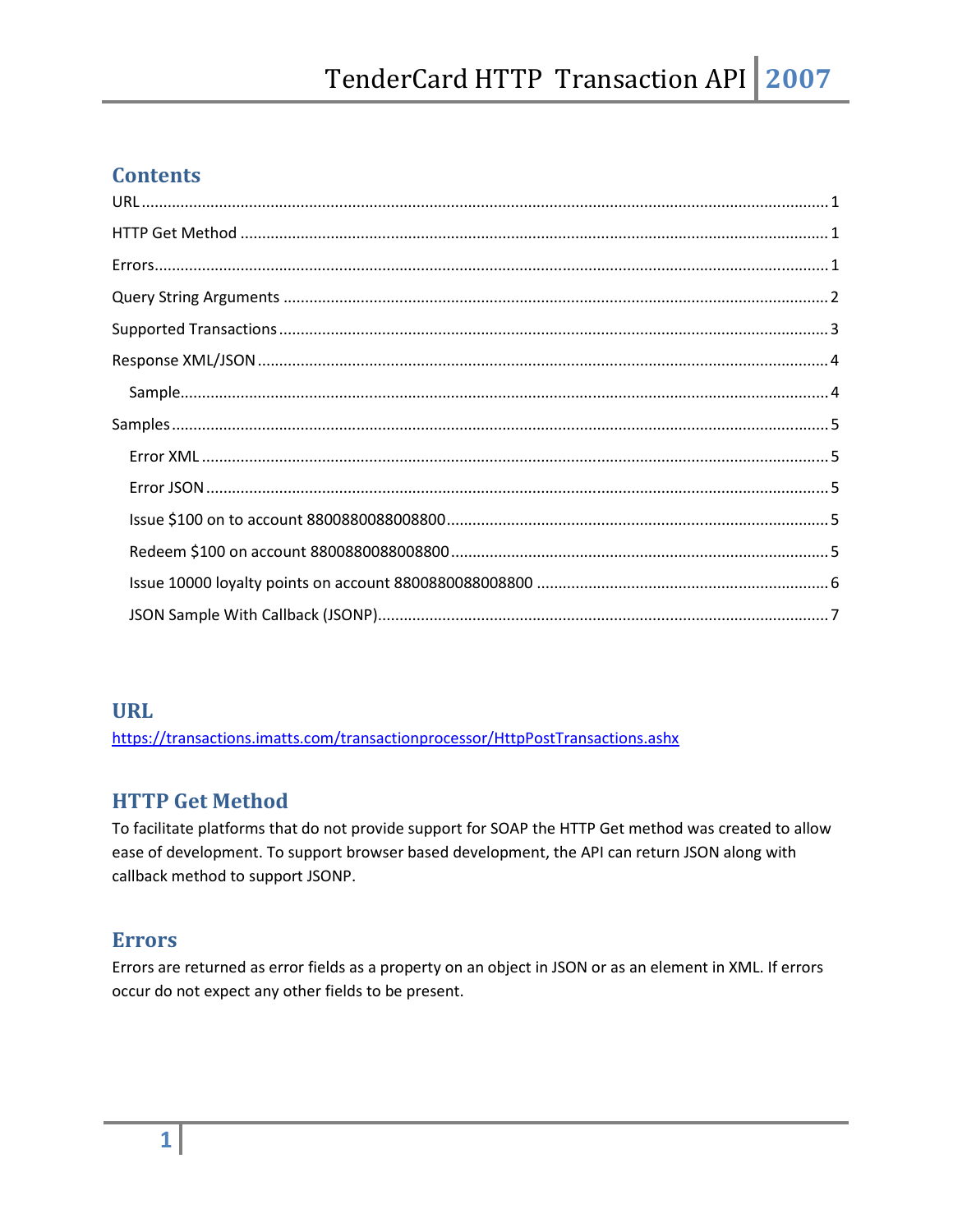## **Query String Arguments**

- TCID
	- o Tendercard id of merchant
- TID
	- o Terminal id for merchant
- Act
	- o Account number
- Amt
	- o Amount for transaction
		- **EXECO LOYALTY AMOUT LOYALTY AT A LOYALTY AMOUT LOYALTY**
- Lty
	- o Loyalty transaction
		- **True or False**
- Type
	- o Transaction Type
- Inv (optional)
	- o Invoice
		- **Logged with transaction history**
- Op (optional)
	- o Operator
		- **E** Logged with transaction history
- C (optional)
	- o Comment
		- **Logged with transaction history**
- CVV (optional)
	- o Cvv number on the card
- CB (optional)
	- o Function name to use when using JSON callback method
- ReturnType (optional ) default XML
	- o XML
		- Returns xml document
	- o JSON
		- Returns JSON object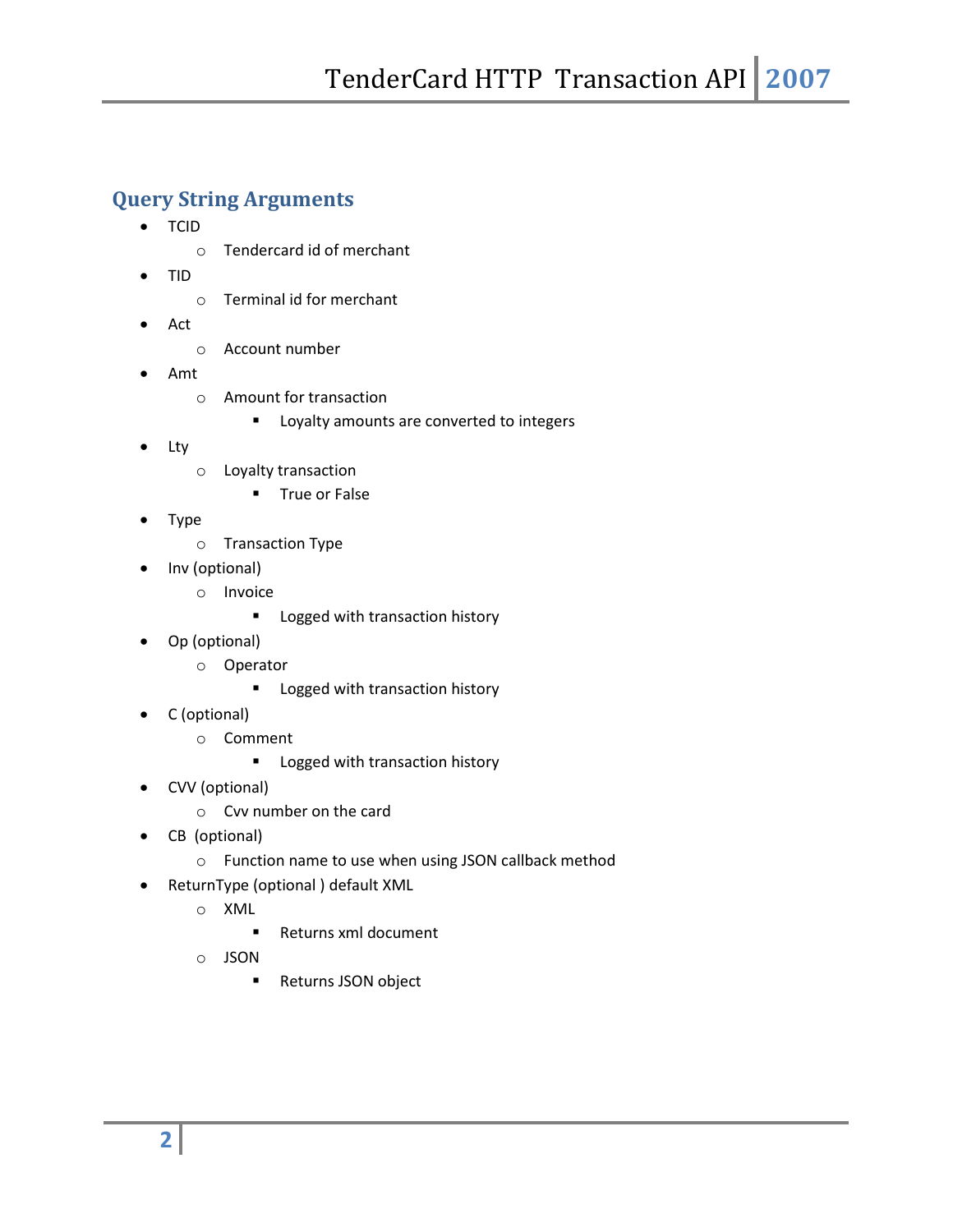# **Supported Transactions**

- Issue
	- o Initial add value to a card and mark it activated
- Credit
	- o Add value to a card
- Redeem
	- o Remove value from a card
- Void
	- o Remove the effects of the last transaction
- Close
	- o Deactivates a card making it like new. Transaction history remains. Cannot be voided.
- Balance
	- o Returns the balance of value on the card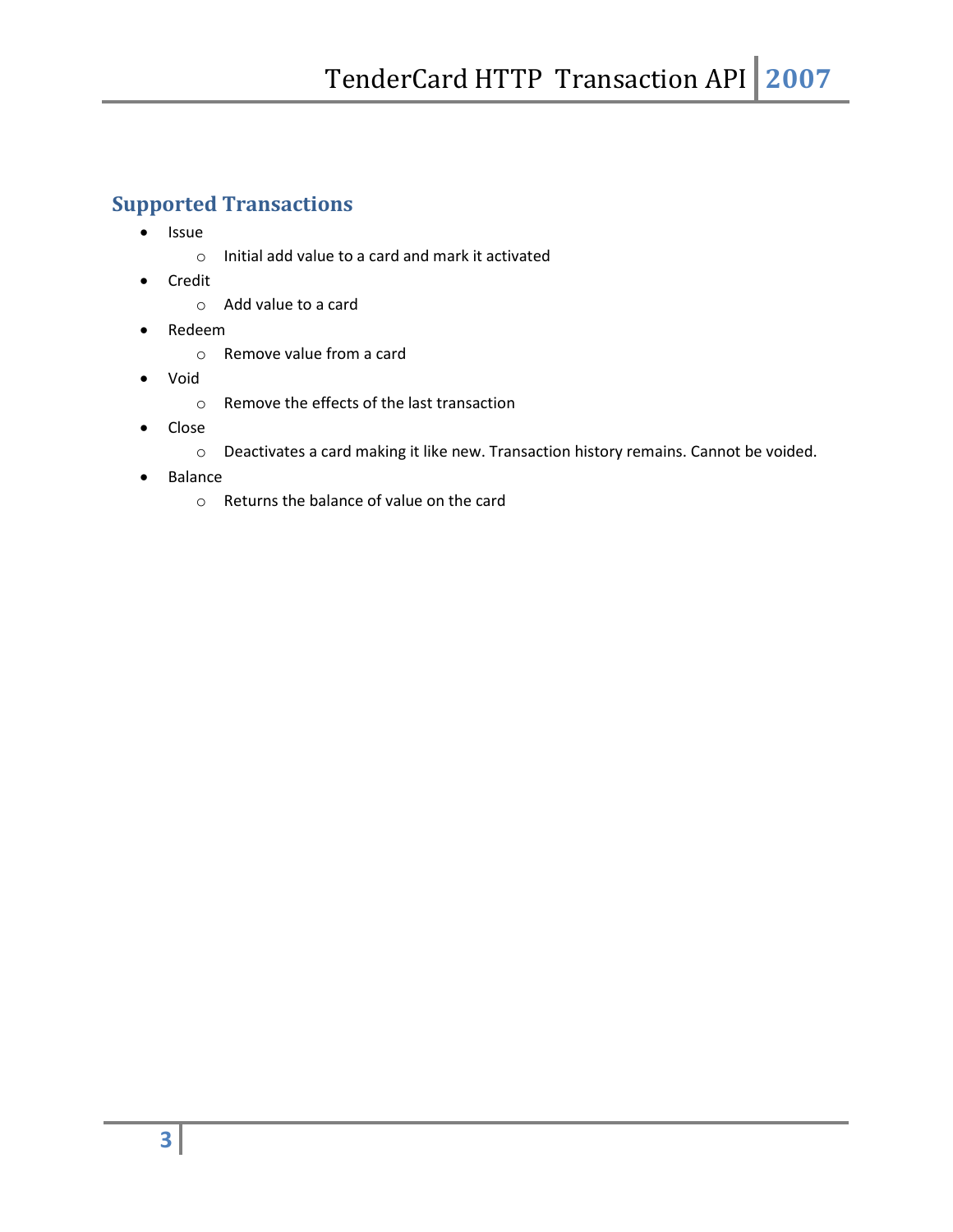## **Response XML/JSON**

#### **Sample**

```
<?xml version="1.0" encoding="utf-8" ?>
```

```
<Resp v1:Bal="100.00" v1:AuthAmt="100.00" v1:Msg="" v1:Auth="21405"
```

```
v1:Amt="100.00" v1:RespCode="Success"
```

```
xmlns:v1="http://transactions.imatts.com/Transactions/2005/IPHostResp.xsd" />
```
- Bal
	- o Balance on the account
- Loyalty
	- o Loyalty flagged true or false
- AuthAmt
	- o Amount authorized by the transaction
- Msg
	- o Special response text used by certain Tendercard add-ons
- Auth
	- o Authorization number
- Amt
	- o Original amount of the transaction
- RespCode
	- o Success
		- **Transaction went through ok**
	- o CallTC
		- Error occurred, typically the reason would be the built in dupe transaction checking which only allows the same exact transaction on the card, amount and type every 1 minute.
	- o TerminalNotFound
		- **I**nvalid TID
	- o MerchantNotFound
		- TCID is invalid
	- o DBError
		- **Error with the server**
	- o InsufficentFunds
		- Not enough funds on the account to perform the redemption
	- o AccountNotFound
		- Account number not found or CVV was sent with Account and the CVV did not match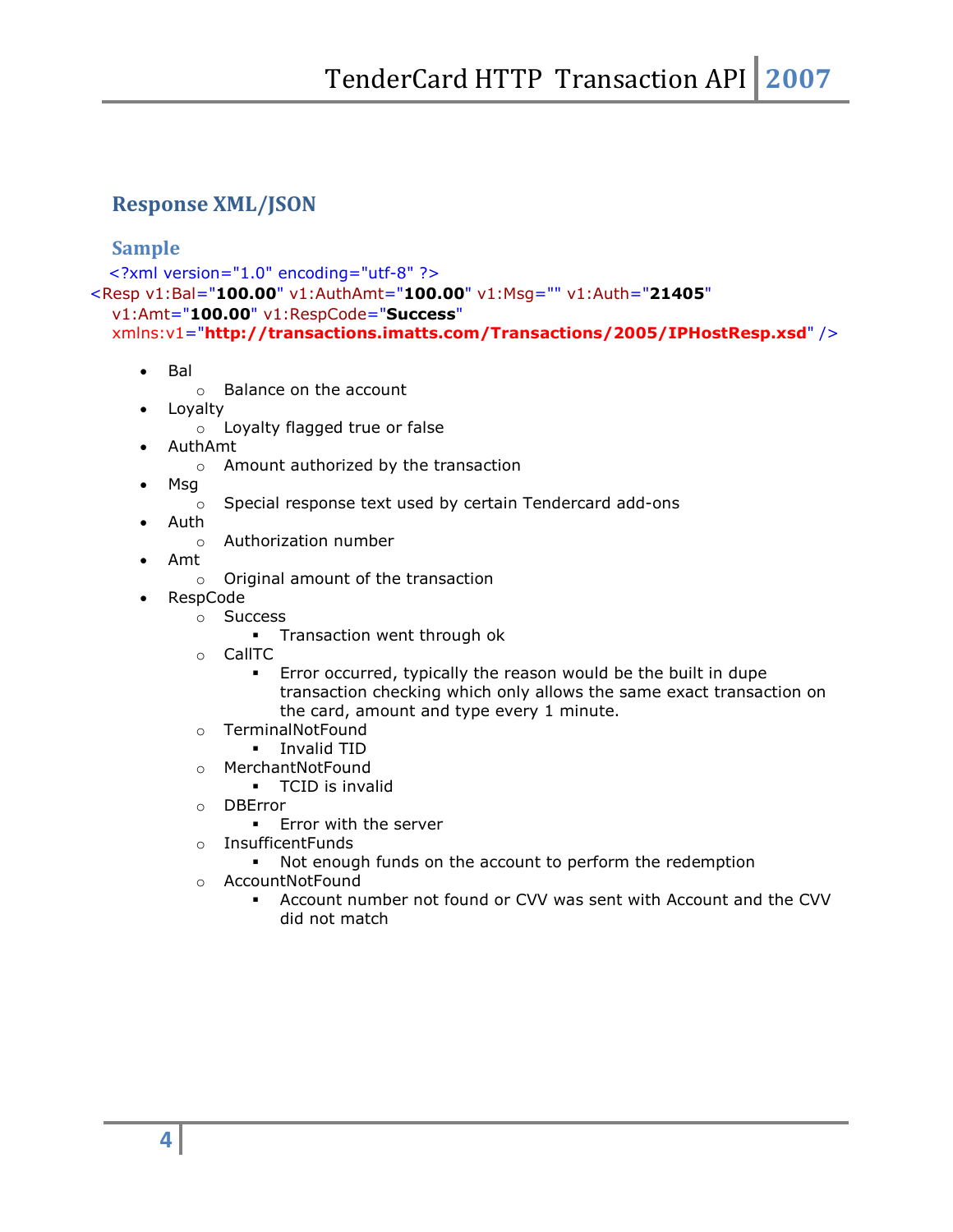## **Samples**

**Error XML**  <error>error</error>

**Error JSON**  {error:errorMessage}

#### **Issue \$100 on to account 8800880088008800**

url:

https://transactions.imatts.com/transactionprocessor/HttpPostTransactions.ashx?TCID=10011002&Tid= 1&Act=8800880088008800&Type=issue&Amt=100&Lty=false

response:

```
<?xml version="1.0" encoding="utf-8" ?> 
<Resp v1:Bal="300.00" v1:AuthAmt="100.00" v1:Msg="" v1:Auth="21370"
  v1:Amt="100.00" v1:RespCode="Success"
  xmlns:v1="http://transactions.imatts.com/Transactions/2005/IPHostResp.xsd" />
```
## **Redeem \$100 on account 8800880088008800**

url:

https://transactions.imatts.com/transactionprocessor/HttpPostTransactions.ashx?TCID=10011002&Tid= 1&Act=8800880088008800&Type=Redeem&Amt=100&Lty=false

response:

<?xml version="1.0" encoding="utf-8" ?> <Resp v1:Bal="**100.00**" v1:AuthAmt="**100.00**" v1:Msg="" v1:Auth="**21405**" v1:Amt="**100.00**" v1:RespCode="**Success**" xmlns:v1="**http://transactions.imatts.com/Transactions/2005/IPHostResp.xsd**" />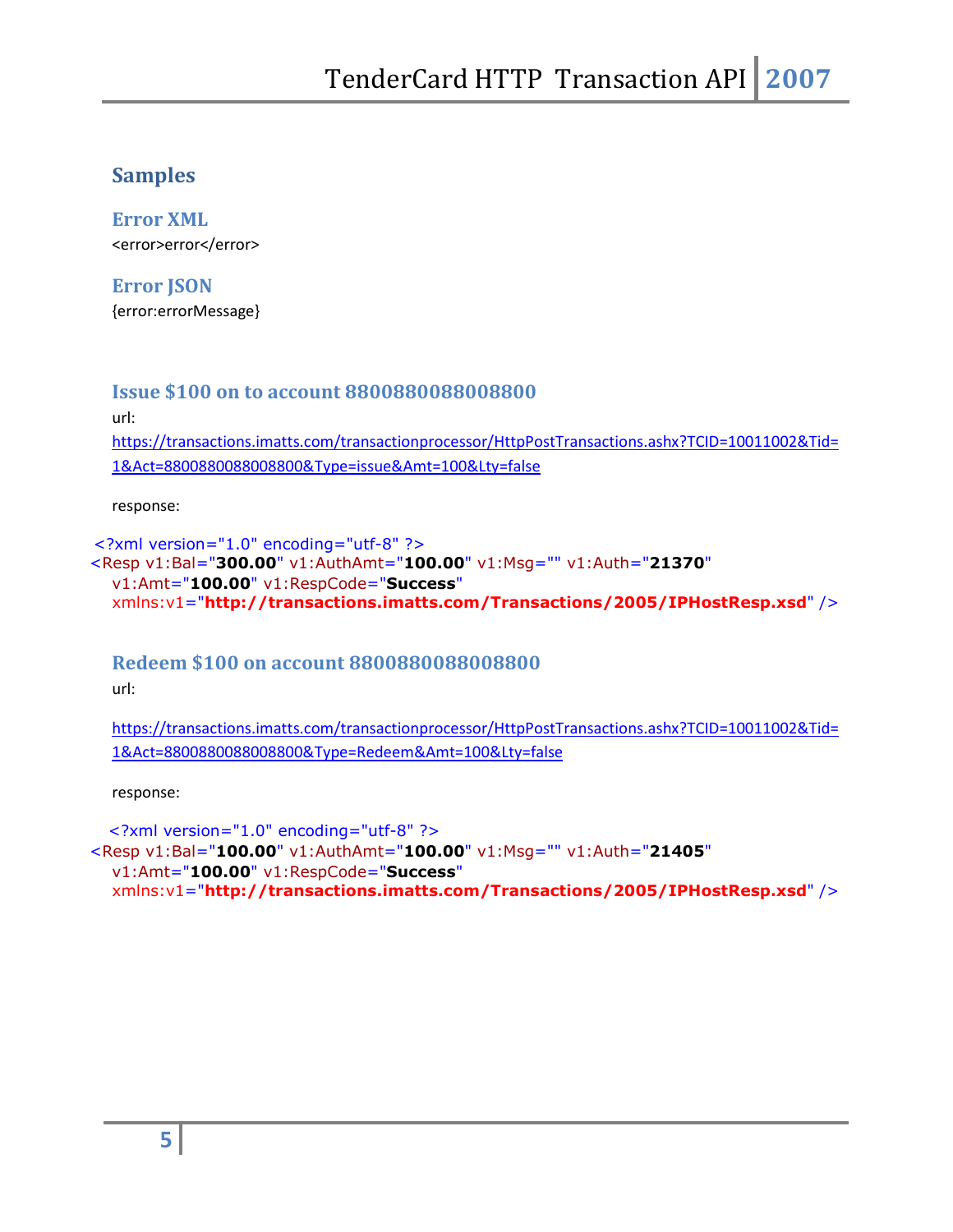# **Issue 10000 loyalty points on account 8800880088008800**

url:

https://transactions.imatts.com/transactionprocessor/HttpPostTransactions.ashx?TCID=10011002&Tid= 1&Act=8800880088008800&Type=Issue&Amt=10000&Lty=true

response:

```
<?xml version="1.0" encoding="utf-8" ?> 
<Resp v1:Bal="20000.00" v1:AuthAmt="10000.00" v1:Msg="" v1:Auth="21963"
  v1:Amt="10000.00" v1:RespCode="Success" v1:Loyalty="True"
  xmlns:v1="http://transactions.imatts.com/Transactions/2005/IPHostResp.xsd" />
```